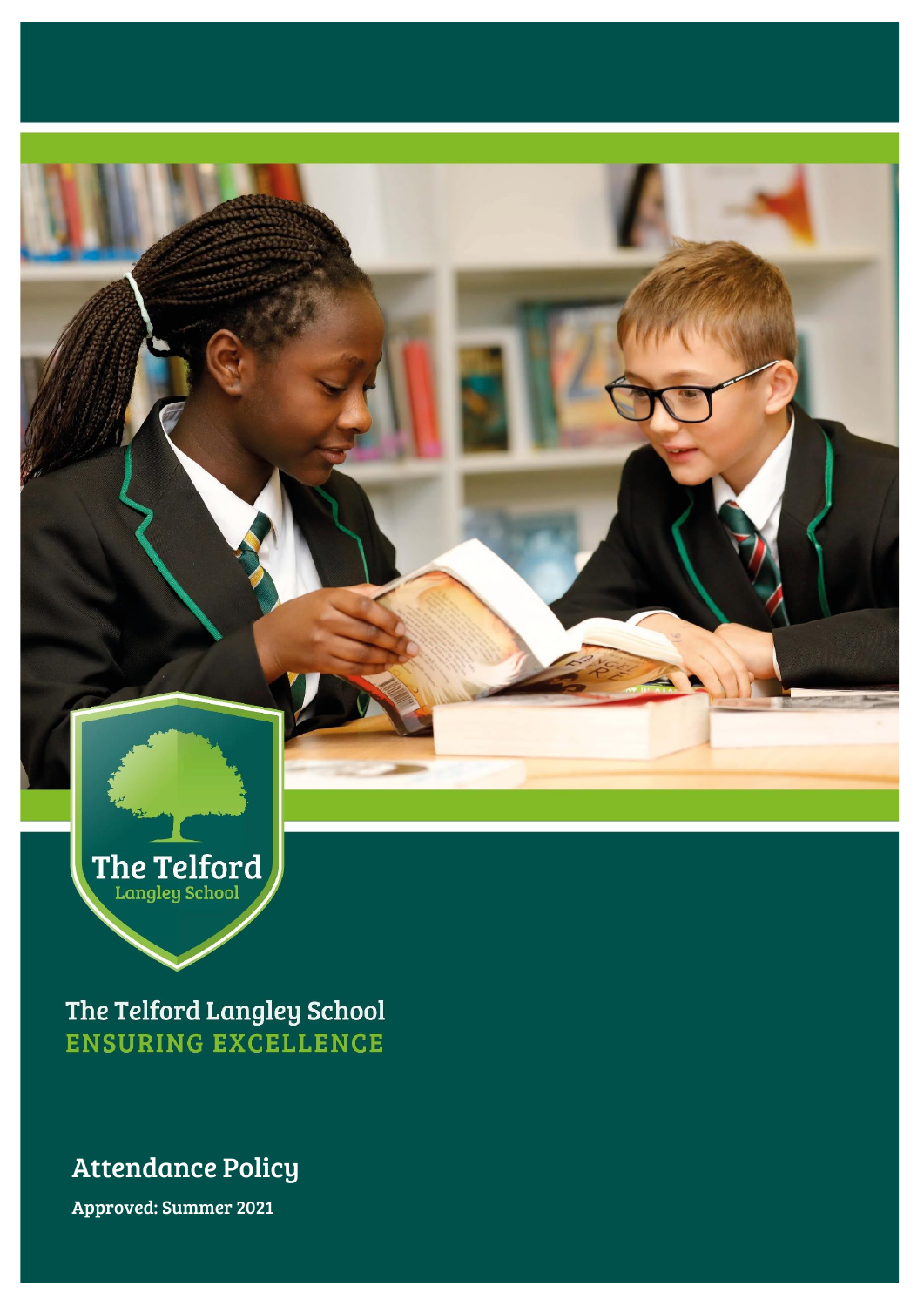# **Attendance Policy**

| <b>Policy Name:</b>                   | <b>Attendance Policy</b>          |
|---------------------------------------|-----------------------------------|
| <b>Policy Owner:</b>                  | Mr K Preece, Deputy Headteacher   |
| <b>Last Reviewed:</b>                 | Summer Term 2021                  |
| <b>Policy Approved \ Ratified by:</b> | <b>School Standards Committee</b> |
| <b>Term Policy Approved:</b>          | Summer Term 2021                  |
| <b>Next Review Due:</b>               | Summer Term 2023                  |
| <b>Document Version:</b>              | 4.0                               |

# **Contents**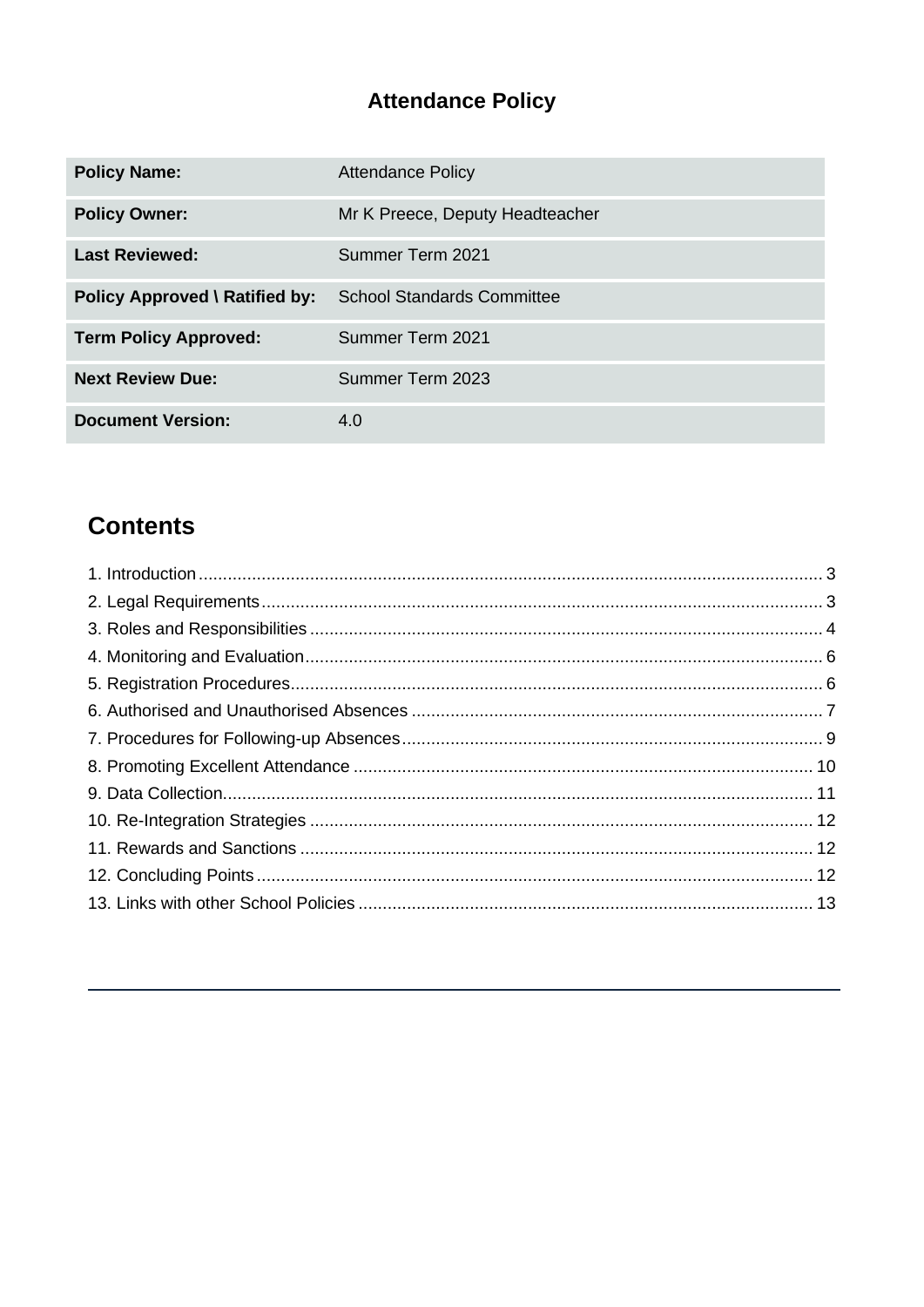# <span id="page-2-0"></span>**1. Introduction**

For any student to meet their full potential academically, a high level of attendance is crucial. The school regards attendance and punctuality of pupils as a priority, with a view to encouraging high attendance rates and avoiding concerning levels of persistent or intermittent absenteeism. Our aim is to ensure the highest possible levels of attendance for all, in order to enable every student to take full advantage of the educational opportunities, both academic and social, which are available to them.

The Telford Langley School ensures a high priority to conveying to parents/carers and pupils the importance of regular and punctual attendance. We recognise that parents/carers have a vital role to play and there is a need to establish strong home-school links and communicate whenever there are any concerns about attendance. If there are problems which affect a pupil's attendance we will investigate, identify and strive in partnership with parents/carers and pupils to resolve those problems as quickly and efficiently as possible.

In line with our ethos, The Telford Langley School is committed to providing the best possible education for our students, ensuring equal opportunities for all. Our intention is that each student feels valued and supported and our emphasis on building excellent working relationships with students is a key feature in the way in which we promote excellent attendance.

This policy outlines the various strategies we employ to promote outstanding attendance which includes creating a pleasant working environment, engaging and motivating students ensuring early intervention when attendance begins to raise concerns and instigating further intervention when attendance is poor, including working with external agencies where necessary. Furthermore, this policy outlines our procedures for monitoring attendance and addressing persistent non-attendance.

#### **Key Information**

- Many students at The Telford Langley school achieve 100% attendance and the target for every student is 95% or above.
- Attendance of 95% means your child has missed 10 days of school
- Attendance of 90% means your child has missed 20 days of school
- Attendance of 85% means your child has missed 30 days of school
- Persistent absence is classed as 90% or below.
- The Education Welfare Officer will engage with parents/carers if your child's attendance is 95% or below.

# <span id="page-2-1"></span>**2. Legal Requirements**

Any absence affects the pattern of a child's schooling and regular absence will seriously affect their learning and leaves them vulnerable to falling behind. Any student's absence disrupts teaching routines so may affect the learning of others in the same class.

This policy conforms to the legal requirements as detailed in The Education Act 1996, which states:

'The parent of every child of compulsory school age shall cause him/her/them to receive efficient full-time education suitable: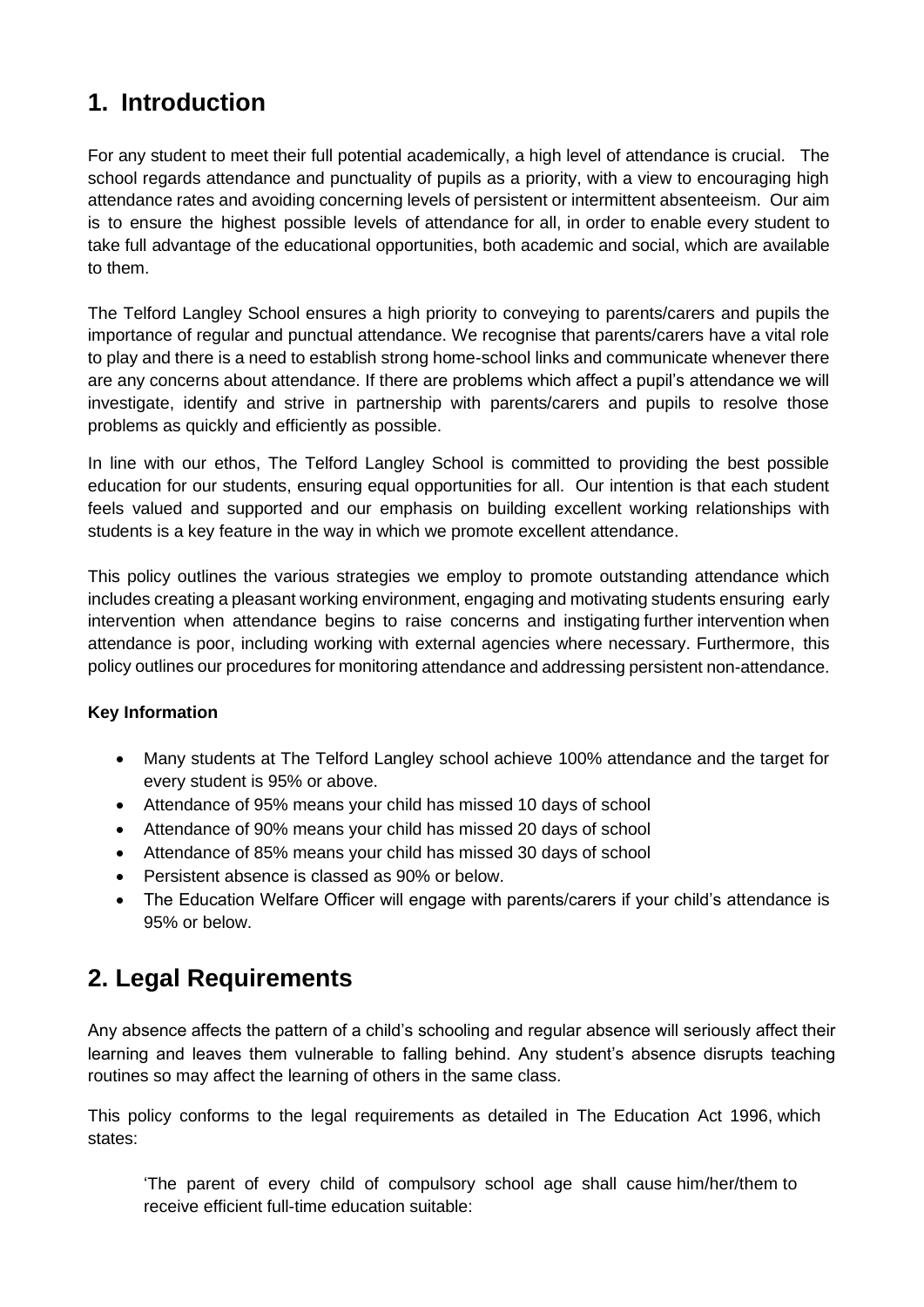- to their age, ability and aptitude and
- to any special educational needs they may have, either by regular attendance at school or otherwise.'

For educational purposes the term 'parent' is used to include those that have parental responsibility and/or those that have the day-to-day care of the child.

The Act also contains the details of when an offence is committed if a child fails to attend school stating:

'If a child of compulsory school age who is a registered student at a school fails to attend regularly at the school, their parent is guilty of an offence.

If in the circumstances mentioned [above] the parent knows that his child is failing to attend regularly at the school and fails without reasonable justification to cause him/her/they to do so, they are guilty of an offence.'

This policy also addresses and conforms to the requirements outlined in the later document entitled 'School attendance - Departmental advice for maintained schools, academies, independent schools and local authorities'. (August 2020)

### <span id="page-3-0"></span>**3. Roles and Responsibilities**

Ensuring students attend school regularly is the responsibility of all members of our school community, including all staff, the students themselves and their parents/carers. At The Telford Langley School the specific responsibilities of staff are as follows:

**All staff members** are expected to lead by example, modeling excellent attendance and punctuality, thereby conveying a message about the importance we attach to this matter. In line with our 'Ensuring Excellence' remit all staff aim to create a positive atmosphere, developing excellent working relationships with students which are supportive and encouraging.

**All teachers** have high expectations of good attendance and punctuality which are praised and rewarded regularly. Non-attendance and lateness are both followed up rapidly through first day of absence automated text messages. Reasons for absence are established and recorded electronically on the school's computerised registration system. Students who arrive late into school after the official register is closed, sign in using inventory registration, before attending their lesson. After every recorded late, a student will receive an after-school detention and will spend time with pastoral staff focusing on ways to improve their attendance, including, where appropriate, setting short and longer term attendance targets.

For safeguarding and legal purposes, it is vital that the school has an accurate register of students which is completed promptly at the start of the day. Teaching staff are expected to prioritise this task at these times. Teachers are also asked to complete electronic registers for every lesson so that all students can be tracked from lesson to lesson.

The Telford Langley School maintains its attendance and admission records in accordance with The Education (Pupil Attendance Records) Regulation 2006 and The Education (Pupil Registration) Regulation 1995 (amended 1997).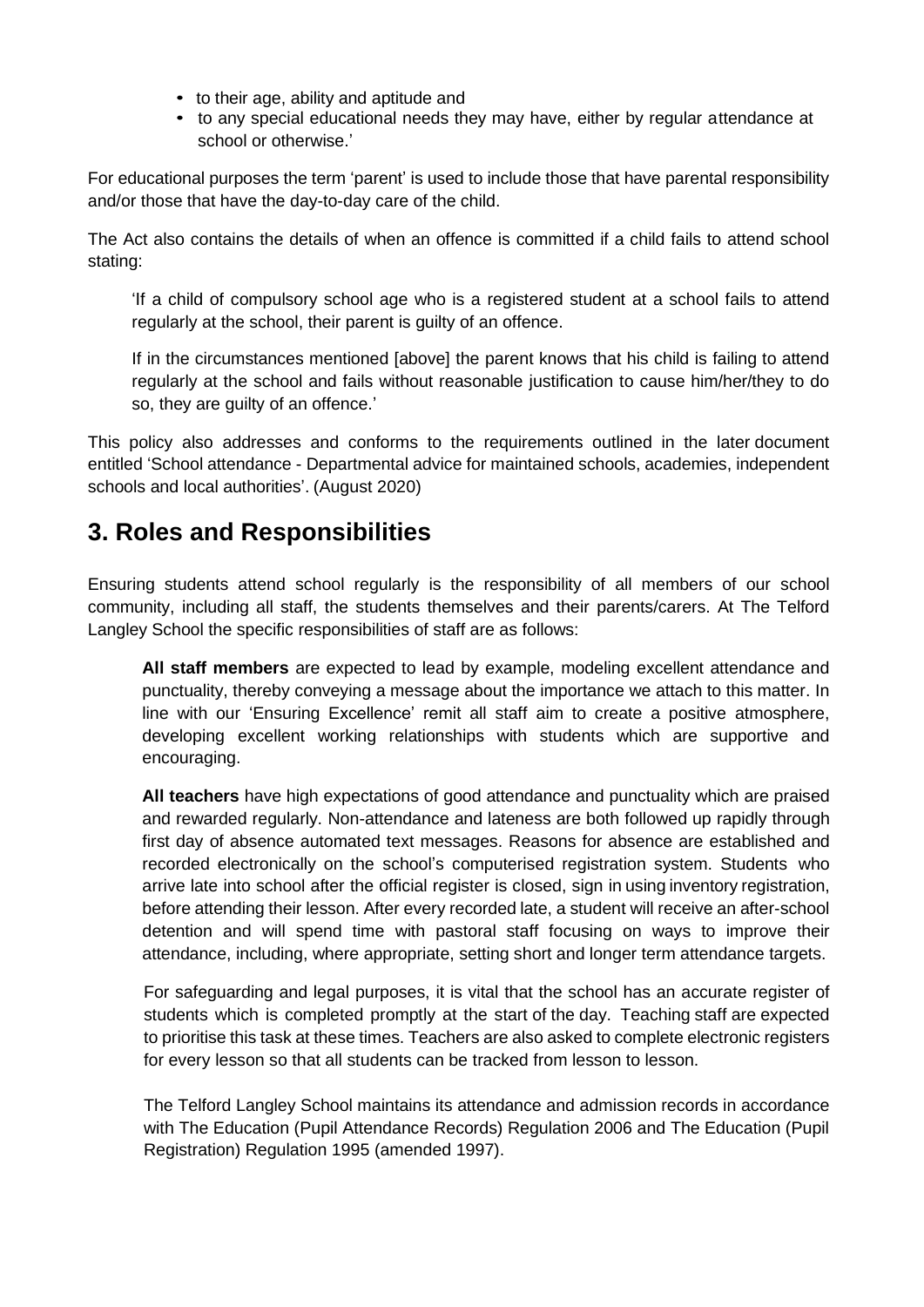All teachers regularly review their class registers for individual lessons and it is expected that class teachers report all attendance concerns to the Attendance Officer as soon as concerns arise.

**The Admissions Officer** maintains the school's Admission Register ensuring that students are on roll on their first day in school and that all leavers are taken off roll only when the school is certain of their destination. The Admissions Officer ensures that all relevant members of staff are informed of starters and leavers and that the official register, in terms of students on roll, is accurate.

**Personal Tutors** are the members of staff who see their tutees every day of the week. As such, the Personal Tutor is responsible, along with the Head of Year, for monitoring the attendance of all the students in their group. Personal Tutor should address attendance and/or punctuality concerns directly with students during mentoring sessions and should liaise closely with Heads of Year in sharing their concerns.

**Heads of Year** are the lead members of pastoral staff responsible for ensuring that attendance in their Year is monitored and that intervention takes place wherever necessary when attendance is low or in decline. Heads of Year are responsible for following up unauthorised absences, lateness, planning interventions, including liaising with parents, students and the Education Welfare Officer (EWO).

**The Attendance Officer** is responsible for monitoring whole school attendance on a daily basis, ensuring all registers are completed accurately and on time for periods 1 to 5. The Attendance Officer also ensures that the parents of non-attenders are notified by text message on the first day and any subsequent days of absence and that reasons for absences are provided by parents after each period of absence. The daily attendance figure will be shown on screens around the school and will be updated by the Attendance Officer.

The Attendance Officer ensures the official register is accurate and provides regular printouts of data and updates the attendance tracker to support Heads of Year and the Leadership Team in their analysis of attendance trends.

**The Education Welfare Officer** meets regularly with each Head of Year to plan intervention strategies for persistent non-attenders; these strategies may include parental meetings, home visits, involvement of key students in intervention groups or target setting or ultimately prosecution, where necessary. The Education Welfare Officer will liaise with the Local Authority service where necessary, to help address attendance concerns.

**Deputy Head (Relationships)** – The Deputy Head maintains overall responsibility for attendance, ensuring compliance with the procedures outlined in this document. Noncompliance is followed up and rectified as appropriate. The Deputy Head regularly analyses attendance patterns, ensuring that in circumstances where attendance continues to be a concern, the EWO is informed and pre-legal targets are set. The Deputy Head regularly analyses attendance data, keeping parents, students, school leaders and governors informed of issues relating to attendance and punctuality, either via newsletters, Assemblies, verbal feedback or written reports.

**Head of School** – The Head of School ensures that the school complies with the attendance procedures outlined in this policy. Regular meetings between the Head of School and the Deputy Head responsible for attendance ensure high standards of attendance and punctuality are expected and maintained.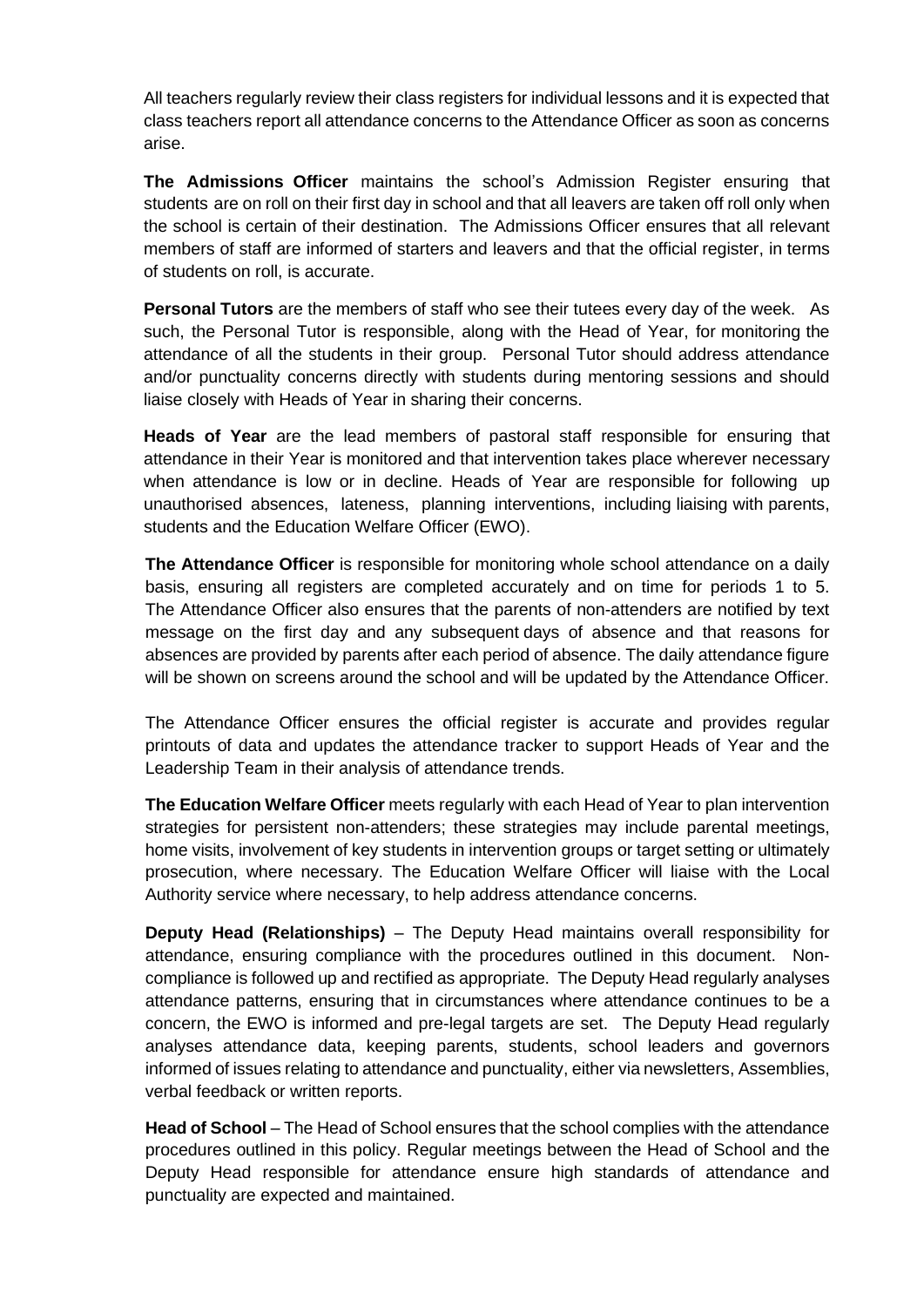**Parents and Carers** have a legal duty to ensure their child attends school or receives an appropriate education. The school regularly clarifies, via the website and the newsletter, the timings of the school day, as well as term dates and dates of planned closures, such as training days.

Parents/carers should inform the school (before 9.00am on each day of absence) by letter, telephone or in person when their child is absent from school. A student's absence will be viewed as unauthorised until a satisfactory explanation is provided by parents/carers. In cases of persistent absence, parental support will be expected and where attendance levels do not improve, the EWO will engage the LA to set attendance targets, for which parents/carers will be held responsible.

**All Students** are expected to attend school regularly and punctually. Students whose attendance is a concern will be supported initially by their tutor and where necessary, their Head of Year, Assistant Head of Year, Student Support Officer and the EWO.

Students are expected to take responsibility for catching up on all work missed due to absence.

### <span id="page-5-0"></span>**4. Monitoring and Evaluation**

The Deputy Head (Relationships) is responsible for attendance reports termly to Governors on attendance, comparing data with that of previous years for the same period and annually with national data. Personal Tutors, Assistant Heads of Year, Heads of Year, the Attendance Officer, EWO, SLT pastoral links and the Deputy Head, all monitor the attendance and punctuality of students under their remit.

### <span id="page-5-1"></span>**5. Registration Procedures**

The school uses a computerised system called Bromcom to monitor and record absences. Morning registers are taken at the start of period 1 at 8.25am every day. Students who are late to period 1 are expected to sign in using the schools Inventry system located in reception, these students will receive a late mark (L). Students who arrive after the registers have closed will be marked with an unauthorised late mark (U) which will adversely affect a student's attendance.

Afternoon registration takes place at the start of period 4 at 12.05pm. Students who are late to period 4 should go straight to their lesson where their teacher will amend the register to a late mark (L).

**Punctuality** - The school wants all students to appreciate the importance of punctuality and as such, every student who is late receives an after school SLT detention. During their detention, students will discuss the reasons for their lateness with a member of the pastoral team and support will be put in place as appropriate. All late detentions are logged and the parents of persistent offenders will be contacted to discuss the issues behind the lateness. Parents are informed that further lateness, after registers have closed and for which an acceptable reason is not forthcoming, will be recorded as an unauthorised absence and if ongoing, may result in prosecution.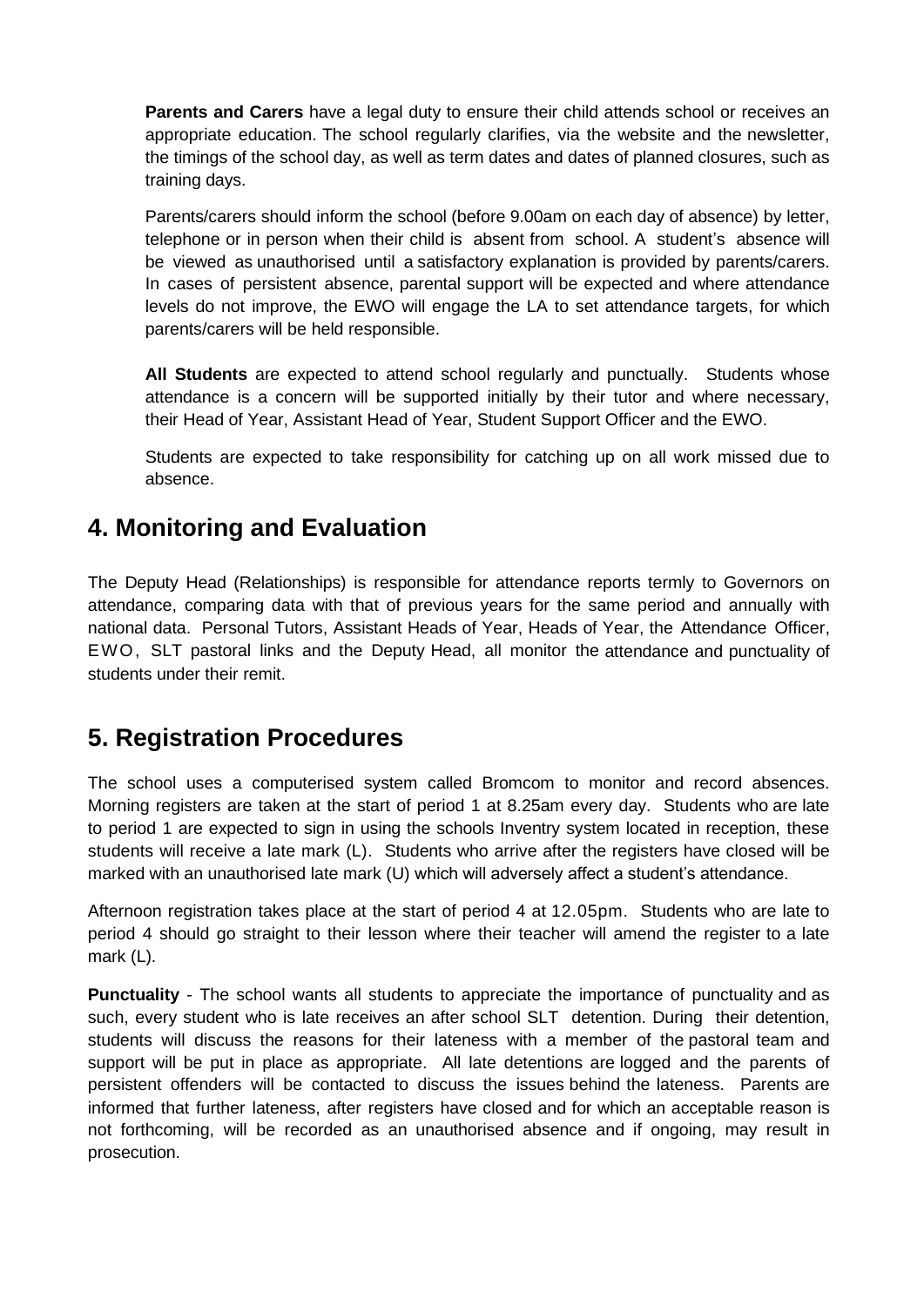The school emphasises its expectations regarding attendance and punctuality to parents/carers via newsletters and the school website. Patterns of absence and lateness are closely monitored to assess the impact on learning and where attendance concerns become critical, outside agencies are engaged to ensure the students concerned have the best possible chance of achieving and continue to have access to an appropriate curriculum.

### <span id="page-6-0"></span>**6. Authorised and Unauthorised Absences**

The school decides how attendance and absence should be recorded using national codes which comply with the regulations as outlined in 'School attendance - Departmental advice for maintained schools, academies, independent schools and local authorities'. (August 2020)

| Code             | <b>Description</b>                                                            |
|------------------|-------------------------------------------------------------------------------|
| / or $\setminus$ | Present am or pm                                                              |
| L                | Late arrival before registration is closed                                    |
| B                | <b>Educated off-site</b>                                                      |
| C                | Leave of absence authorised by the school (exceptional<br>circumstances only) |
| D                | Dual registered at another educational establishment                          |
| Ε                | Excluded without alternative provision                                        |
| F                | Extended family holiday (authorised)                                          |
| G                | Unauthorised family holiday                                                   |
| н                | Holiday authorised by the School (exceptional<br>circumstances only)          |
| ı                | Illness                                                                       |
| J                | The student is on an interview for a job or a place at<br>another school      |
| M                | Medical or dental appointments                                                |
| N                | The reason for absence not yet provided                                       |
| O                | Absent without authorisation/the School is dissatisfied<br>with explanation   |
| P                | Participating in a supervised sporting activity                               |
| R                | Religious observance                                                          |
| S                | Study leave (this must be 'used sparingly')                                   |
| Τ                | Gypsy, Traveller and Roma absence                                             |
| U                | Arrived into school after registration closed                                 |
| V                | Participating in an approved educational trip or visit                        |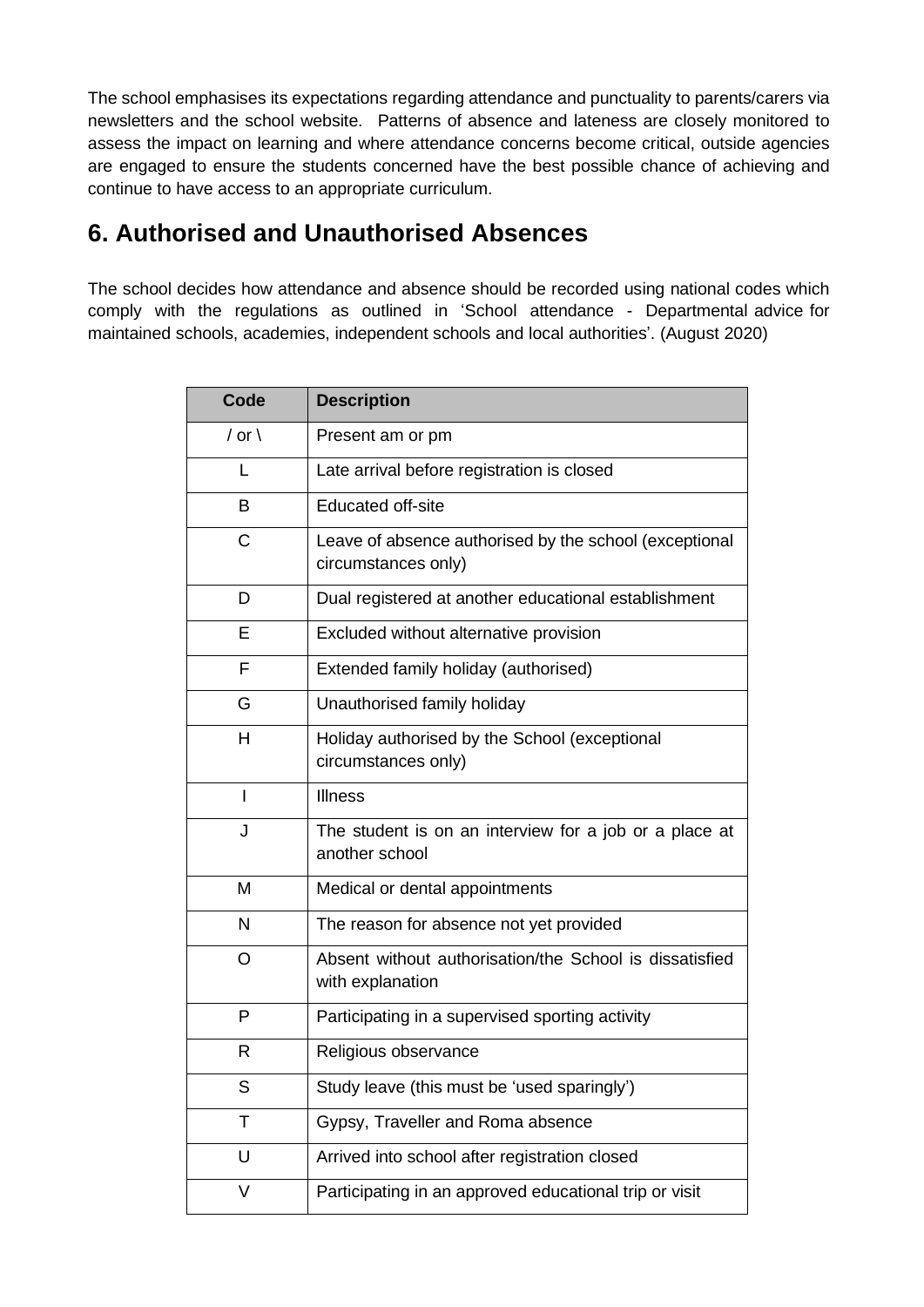| W | Attending approved Work Experience |
|---|------------------------------------|
|   | Forced and partial school closure  |
|   | COVID related absence              |

#### **Unauthorised (Codes: U and O), absence includes the following circumstances:**

- The student stays at home to mind the house or to look after siblings (the quidance suggests that absence in such cases should only be granted in exceptional circumstances)
- The student is shopping during school hours
- Absences which have never been properly explained
- The student is absent for unexceptional special occasions (e.g. a birthday)
- Truancy before or during the school day
- The student is away from the School on a family holiday during term times without authorisation from the school
- Without medical evidence, absence relating to a child's menstrual cycle will be unauthorised.

A full list of codes and definitions can be found in **'School attendance - Departmental advice for maintained schools, academies, independent schools and local authorities'. (August 2020).**

**Leave for Medical Appointments –** Every effort should be made by parents/carers to arrange medical appointments outside of the school day to minimise disruption to a child's education and to maintain high levels of attendance. Where this is not possible, appointments should be made towards the end of the school day so that students can receive their AM and PM attendance marks. The school will not automatically authorise a whole school day for routine medical and dentist appointments. Where possible, parents/carers are asked to provide medical evidence if your child is attending an appointment during school hours.

**Persistent Absenteeism (PA)** – A student becomes a 'persistent absentee' when they miss 10% of more of schooling across the academic year for any reason. Absence at this level will result in considerable damage to any child's education prospects and the school will require parents/carers fullest support and co-operation to tackle this.

**Leave of absence -** The Government issued the following regulations in September 2006 regarding Leave of Absence: The Education (Pupil Regulations) (England) Regulations 2006 as amended by Education (Pupil Registration) (England) (Coronavirus) (Amendment) Regulations 2020. These regulations stipulate the following:

- Head of Schools shall not grant any Leave of Absence during term time unless they consider there are exceptional circumstances relating to the application.
- Parents do not have any entitlement to take their children on holiday during term time. Any application for leave must establish that there are exceptional circumstances, and the Head of School must be satisfied that the circumstances warrant the granting of leave.
- Head of Schools will determine how many school days a child may be absent from school if the leave is granted.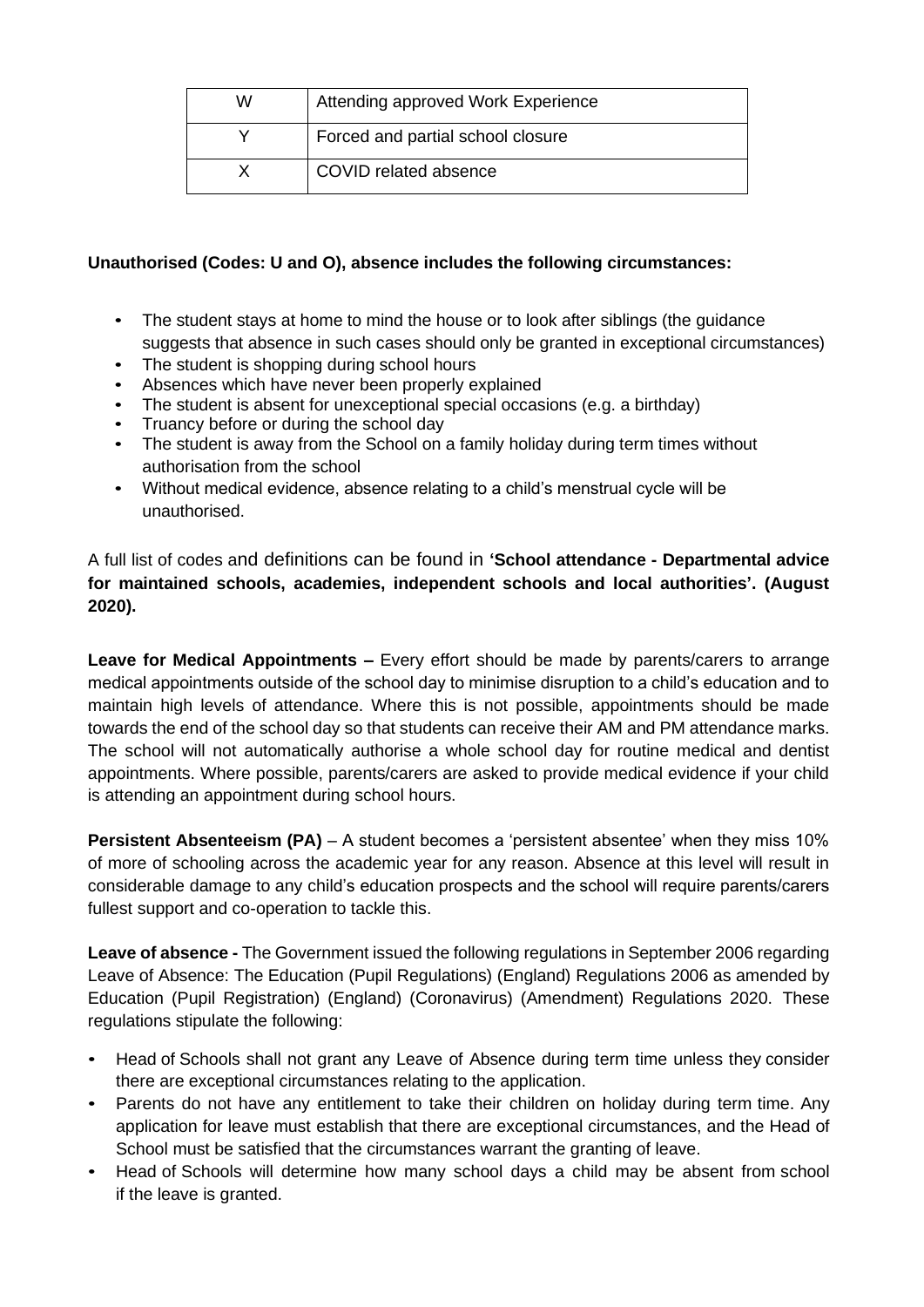- Applications for Leave of Absence must be made in advance and failure to do so will result in the absence being unauthorised.
- Applications for Leave of Absence which are made in advance and refused will result in the absence being unauthorised which may result in legal action against the parent, by Fixed Penalty Notice issued by Telford and Wrekin, if the child is absent from school during that period.
- A Fixed Penalty Notice fine of £60 per child per parent will be issued. The fine will increase to £120 per child per parent if not paid within 21 days. Failure to pay the £120 within the period of 22 to 28 days may lead to court proceedings.
- If a Fixed Penalty Notice is issued and is not paid within the time frame set out in that Notice, the matter will be referred to Telford and Wrekin Attendance Support Team to consider instigating criminal prosecution proceedings under S444 of Education Act 1996.
- Each application for a Leave of Absence will be considered on a case-by-case basis and on its own merits.

### <span id="page-8-0"></span>**7. Procedures for Following-up Absences**

- The school uses an automated text message service to inform parents/carers of their child's absence from school on the morning of that absence. The message requests that parents contact the school immediately to provide a reason for absence.
- Schools have a duty to safeguard students, so it is vital contact is made with someone you have identified on the emergency contacts list. If we are concerned about your child's welfare, a home visit will be carried out by the Education Welfare Officer if we cannot make contact via telephone. This will be recorded and where concerns persist, referrals will be made to other agencies such as police and social services.
- Once a parent contacts school with a reason for absence this is logged on to the Bromcom system, which authorises the absence. If the school is not satisfied with the reason provided for absence, an unauthorised absence is recorded.
- If a student is persistently (or intermittently) absent, the Education Welfare Officer or Head of Year will make contact with parents/carers to discuss these concerns. Parents may be invited into school to meet with relevant members of the pastoral team to resolve any issues which are resulting in poor attendance. Pupils with attendance which continues to be a concern will be placed on an attendance support plan. The Deputy Headteacher (Relationships) may be involved in cases considered to be of serious concern.
- If a student is persistently absent or late and the school's efforts to affect an improvement have been unsuccessful, the situation will be referred to the Attendance Support Team, who will consider whether prosecution is necessary.
- Notes from parents/carers are forwarded to the Attendance Officer for inclusion on the computerised registers and students' records. Similarly, all telephone message and emails regarding absence and emails regarding absence/lateness are logged on the computerised registers as part of the student's records.
- If a student is absent for ten days without the school being able to ascertain the reason for that absence, the case will immediately be referred to the Telford and Wrekin's Children Missing from Education (CME) team by the Education Welfare Officer, following liaison with the Head of Year.
- If a student is ill for two consecutive weeks, then a referral to Telford and Wrekin Attendance Support Team must be made by the Education Welfare Officer. A medical note must have been provided for this absence.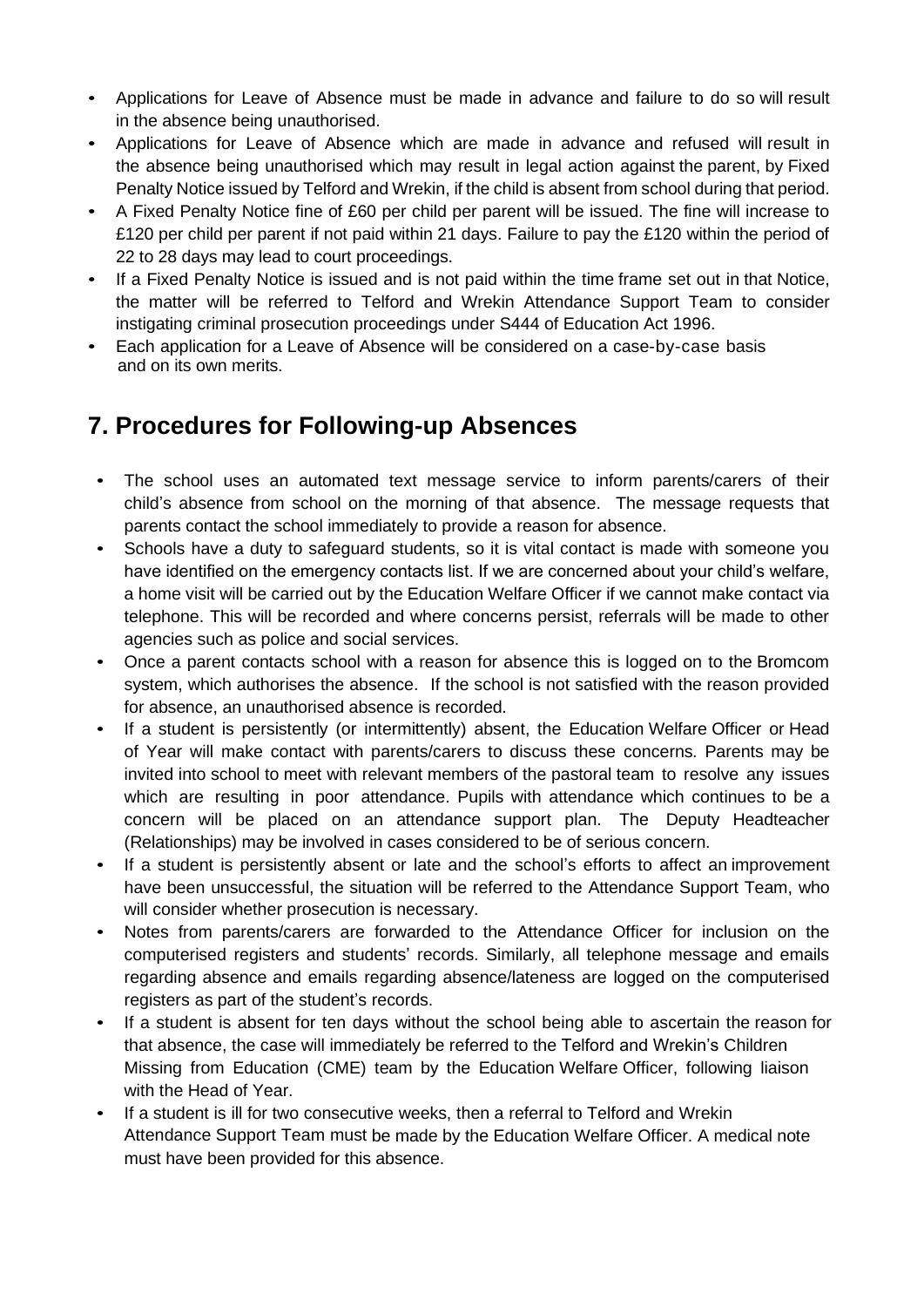# <span id="page-9-0"></span>**8. Promoting Excellent Attendance**

At our school all staff work hard to create a positive working environment for our students in which they feel safe and supported. The school believes that students have the best opportunity to achieve if they feel happy and valued. This approach is at the heart of our pastoral care. In order for a student to meet their potential, they need to have full access to their lessons and the school aims to encourage students to have the highest levels of attendance through a range of strategies including the following:

- Providing a varied and flexible curriculum to meet the needs of all students, challenging the most able and supporting the students who struggle with their learning.
- Regularly collecting and analysing attendance data by identifying patterns, correlating attendance with achievement and setting short, medium and longer term targets to support and inform policy/practice.
- Setting personal targets for students whose attendance is a cause for concern. The Personal Tutor or Head of Year will monitor and review these targets. It may be that assistance with this matter is required from the EWO.
- Providing individually tailored re-integration programmes, when appropriate, for students who have been absent for an extended period.
- Reporting termly to the School's Local Governing Body on attendance matters.
- Liaising, when appropriate, with other agencies including the Children's Services, CAMHS, Early help and support when this may serve to support and assist students who are experiencing attendance difficulties.
- Making regular visits to feeder Primary Schools in order to ensure the smoothest possible Secondary transition. Discussions with Primary School teachers will seek to identify those students who may require extra support during this process.
- Holding regular Celebration Assemblies which reward students who have excellent attendance each term.
- Ensuring, in partnership with the Local Authority, that regular pre-legal meetings are held to support parents and students in raising their attendance levels in order to avoid prosecution.

#### **The Legal Attendance Process (Pre-Legal Meetings & Sanctions)**

If a student's attendance falls below 95%, the Education Welfare Officer will contact parents/carers by phone or letter to highlight the schools concerns and/or discuss any mitigating factors. A first letter of concern will be sent to parents/carers (SAL 1).

If there is no improvement within a two-week period, parents/carers will be sent a second letter of concern (SAL 2). At this point, the parent/carer must provide medical evidence for further absences. If this cannot be provided then the absence will be recorded as unauthorised.

The Education Welfare Officer will complete visits to the homes of students whose attendance is not improving or if school have not been provided with a reason for absence or the reason provided is not deemed satisfactory.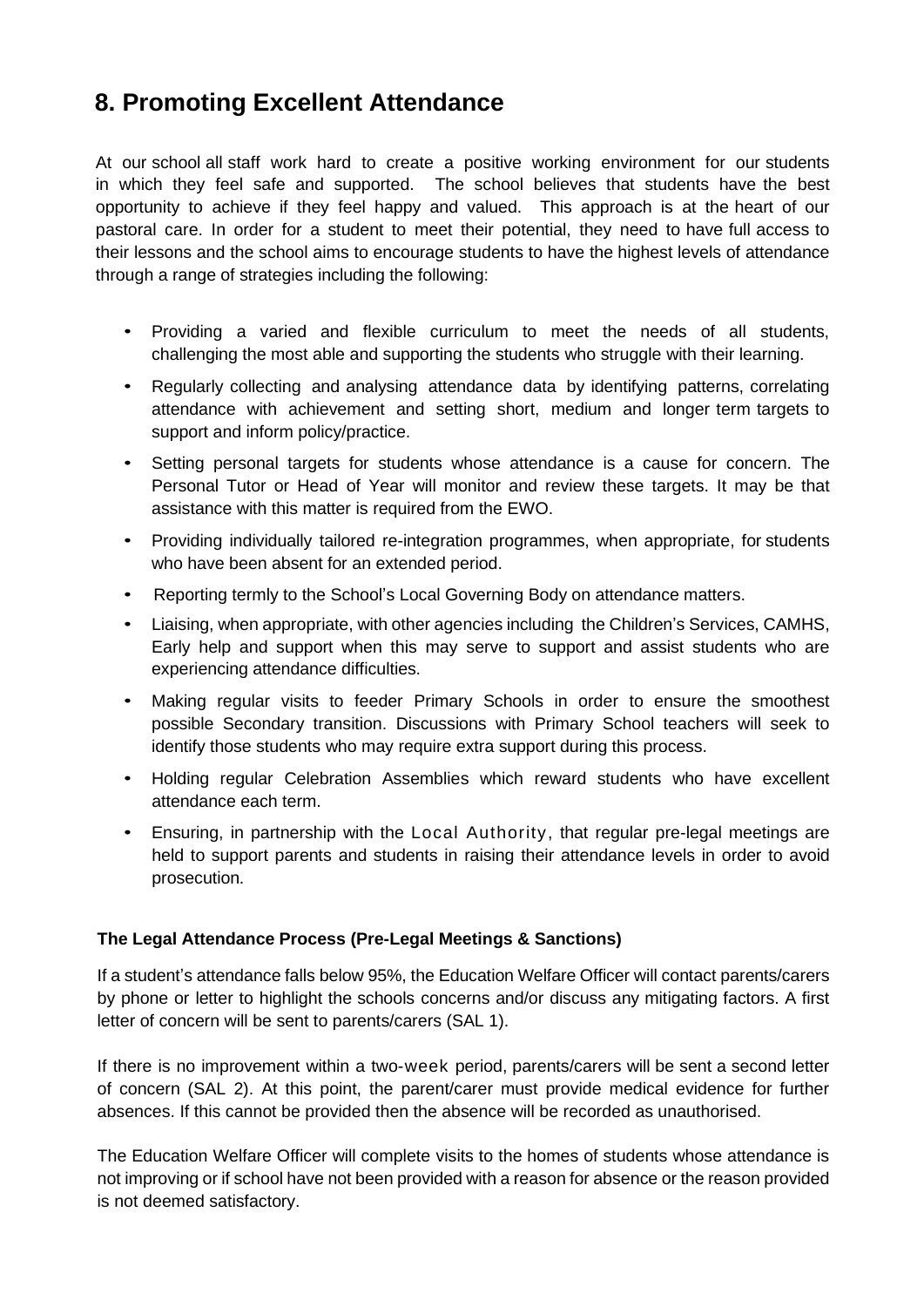If there is no improvement within a two-week period after the second letter (SAL 2), a meeting will be arranged with parents/carers and the Education Welfare Officer to discuss strategies for improving attendance and potentially to set an internal target (Attendance Concern Meeting).

If, after the Attendance Concern Meeting there is no sustained improvement in attendance, the Education Welfare Officer will refer to the Attendance Support Team to begin prosecutions. All parties with Parental Responsibility can be prosecuted, even if the student does not reside with them as the main residence.

The Attendance Support Team will issue Warning Notices and Court Action will be considered. The penalty, if found guilty, can be up to £2,500 or a maximum of 3 months imprisonment for a subsequence offence.

An alternative sanction also available for persistent non-attendance is the Penalty Warning Notice. These can be issued in cases of 20 unauthorised absences. A Penalty Notice can be issued where there have been further unauthorised absences after the warning notice has been served during a 3 week period.

#### **Contact Details**

It is a parent/carers sole responsibility to ensure you provide school with up to date contact details, as soon as anything changes, in case of emergency and to ensure all correspondence reaches you. We require up to date home addresses for anyone with parental responsibility, contact phone numbers and email addresses.

### <span id="page-10-0"></span>**9. Data Collection**

Attendance data is collected, collated, analysed, published and used to focus and motivate teachers, students and parents/carers. It is used to show attendance improvements for individuals and groups of people as well as to identify trends.

Data is used to:

- Monitor absence or lateness of students so that appropriate action can be taken
- Monitor patterns of absence and lateness across the school to identify trends in relation to:
	- o Houses/Year groups
	- o Individual students

This information is made available within School and to the Local Authority in order to plan effective responses and to set targets for improvement.

- Inform future schools of previous attendance levels for students in order for them to work effectively with their students from the beginning
- Inform parents/carers of their own children's attendance details
- Enable the school to publish data in relation to levels of absenteeism for Governors and parents
- Assist the school in setting challenging but realistic attendance targets for the future.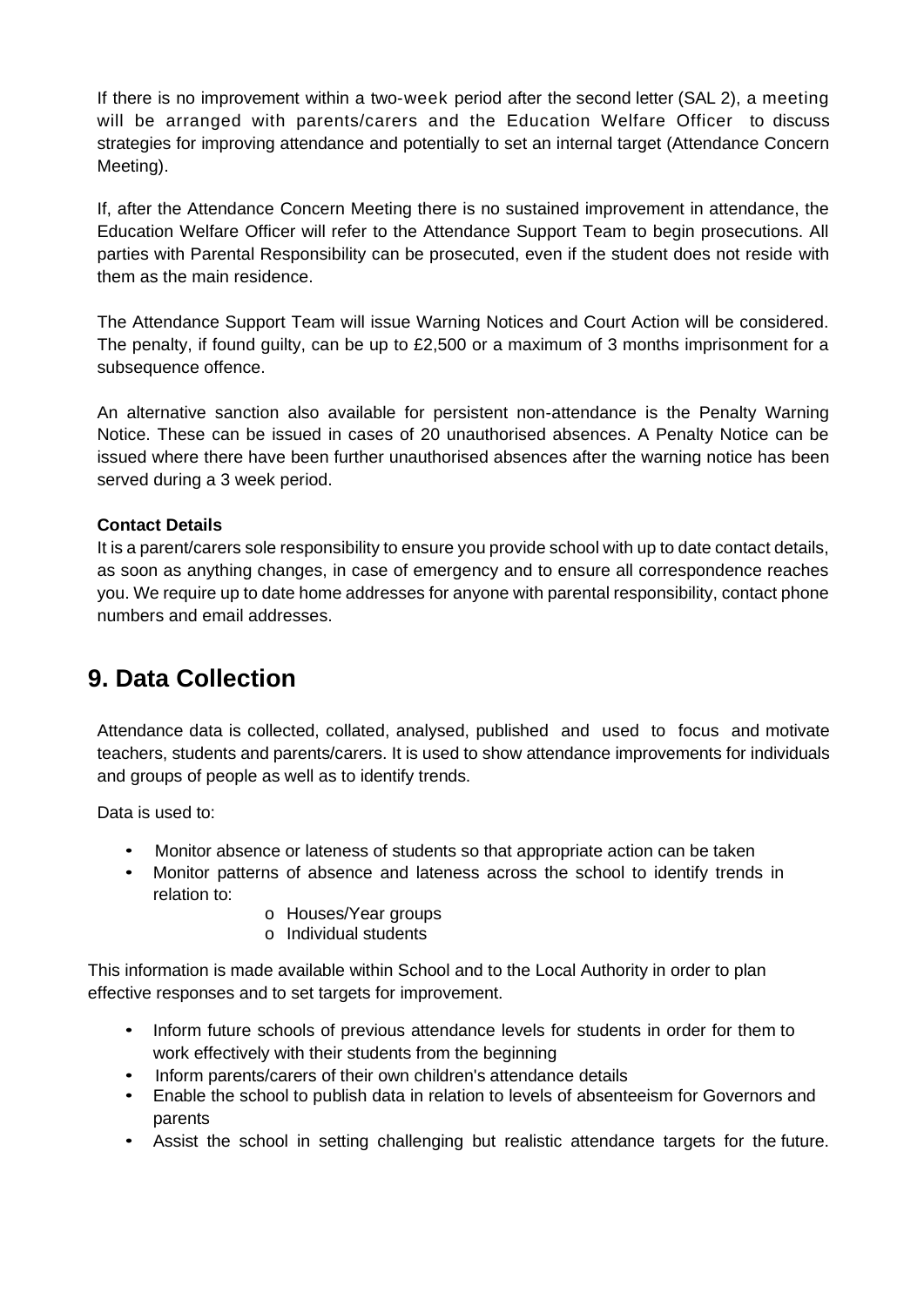# <span id="page-11-0"></span>**10. Re-Integration Strategies**

Where students have been absent through sickness for three school days or more, a member of the pastoral team will discuss with student and/or parent the most appropriate way to reintegrate their child back into school. For some students it may be appropriate to have work sent home to them to work on, with the understanding that appropriate support will be given by the school upon their return. In these circumstances, upon returning to the school, teachers will normally focus on work in the core subjects, identifying the priority needs of the student so as not to hinder future learning. Special needs support will also be available, as appropriate.

For other students, a re-integration package may be necessary, whereby students return to school on a reduced timetable, building up to a full timetable, wherever possible over the space of a fortnight.

In all of these circumstances, the focus is on supporting students to re-engage in their learning at the earliest possible opportunity.

### <span id="page-11-1"></span>**11. Rewards and Sanctions**

Good attendance is often closely linked to good behaviour. Effective approaches to promoting and maintaining good rates of attendance are characterised by good behaviour management systems with clear boundaries and a balance between sanctions and rewards. This policy should be seen alongside our whole school Behaviour Policy.

Schools which are effective in promoting good attendance are also likely to have excellent special needs provision and high-quality pastoral support.

Tackling attendance is the responsibility of all of our school community and is influenced by the whole curriculum and by teachers' awareness of students' response to it.

The following are examples of rewards and sanctions that the School uses with regard to attendance:

REWARDS - Certificates, Celebration Assemblies, class rewards, letters and postcards home, attendance prizes.

SANCTIONS - Detentions, late marks and attendance percentages recorded on permanent school records which may affect references for the future, meetings with Head of Year, parental interviews, potentially leading to prosecution.

Additionally, students who do not attend regularly invariably fall behind with work and may have difficulties catching up, often resulting in incomplete work and misbehaviour, which carry their own sanctions.

### <span id="page-11-2"></span>**12. Concluding Points**

All of our attendance procedures are intended to ensure that:

- we have a consistent recording system of student attendance which enables us to meet legal requirements
- the security and safety of our students is a priority